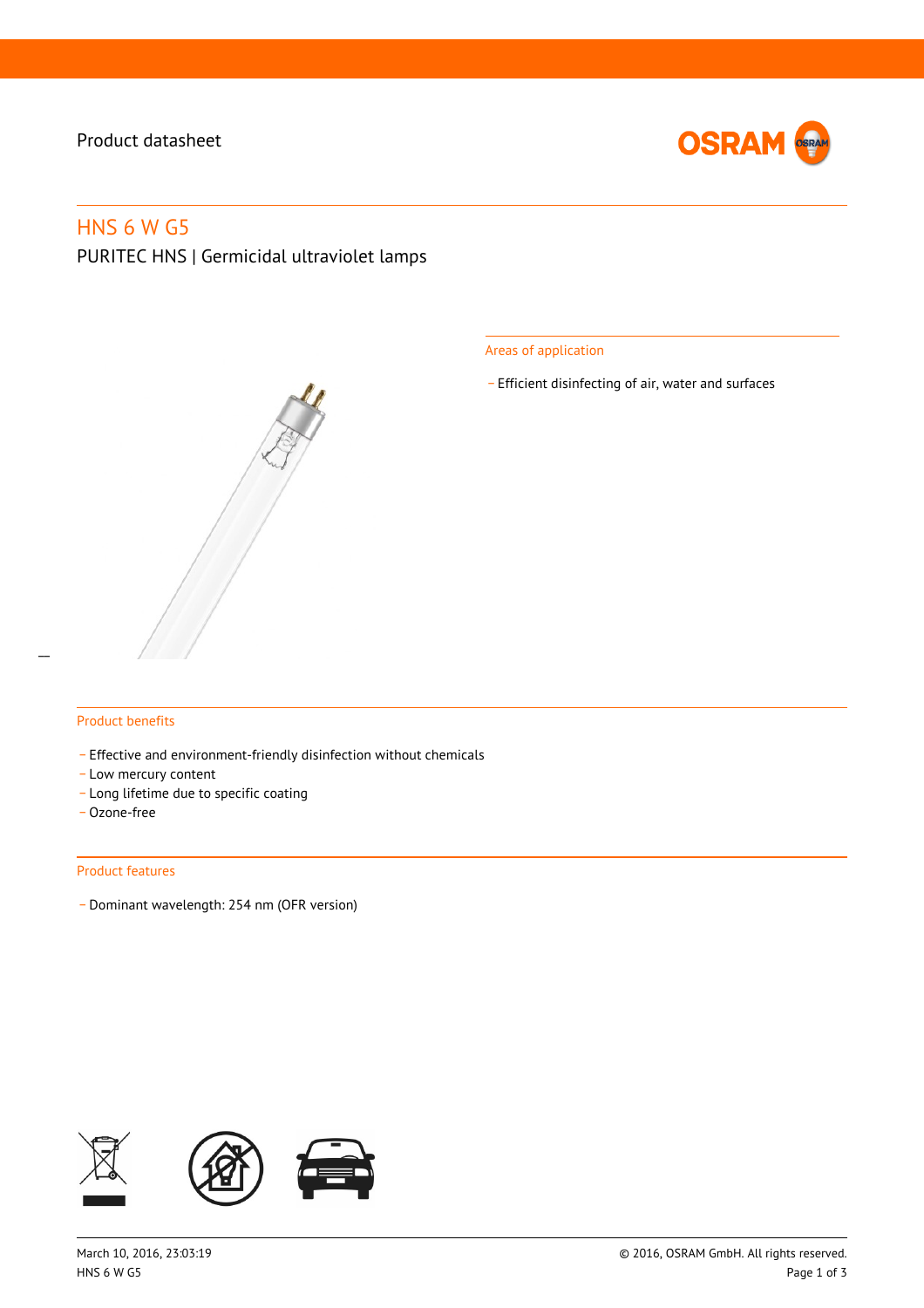# Product datasheet

## Technical data

## **Electrical data**

| Nominal wattage             | 6.00 W  |
|-----------------------------|---------|
| Nominal voltage             | 42.0 V  |
| <b>Construction voltage</b> | 42.00 V |
| <b>Nominal current</b>      | 0.16A   |
| Lamp current                | 0.16A   |

## **Photometrical data**

| Radiated power 200280 nm (UVC) | 1.7W |
|--------------------------------|------|
|--------------------------------|------|

# **Dimensions & weight**



| <b>Diameter</b>                    | $16.0$ mm |  |  |
|------------------------------------|-----------|--|--|
| Length                             | 212.0 mm  |  |  |
| <b>Additional product data</b>     |           |  |  |
| <b>Base (standard designation)</b> | G5        |  |  |
| <b>Capabilities</b>                |           |  |  |
| <b>Burning position</b>            | s180      |  |  |

## Country specific information

| <b>Product code</b> | <b>METEL code</b>  | SEG-No. | <b>STK</b> number | UK Org |
|---------------------|--------------------|---------|-------------------|--------|
| 4008321378330       | <b>OSRHNS6WOFR</b> | $\sim$  | 4933179           |        |